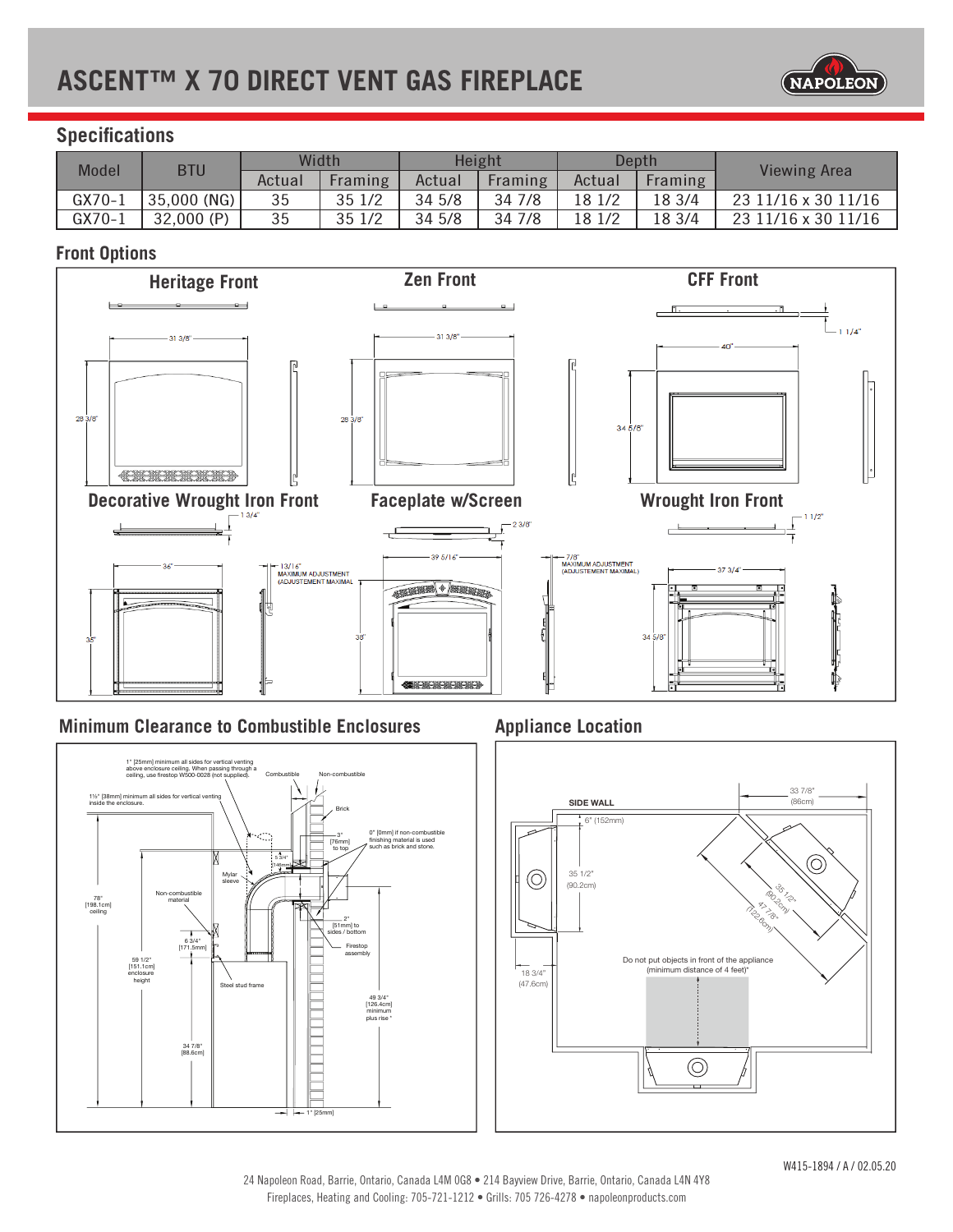

**Product information provided is not complete and is subject to change without notice. Please consult the installation manual for the most up to date installation information.**

### **Dimensions**



## **Flush & Recessed Finish Framing**



## **Combustible Mantel Clearances**



# **Rough Framing**



#### Before framing your appliance, determine vent requirements before deciding the final location of the appliance. After rough framing, place the appliance in its<br>final position.

#### **note:**



24 Napoleon Road, Barrie, Ontario, Canada L4M 0G8 • 214 Bayview Drive, Barrie, Ontario, Canada L4N 4Y8 Fireplaces, Heating and Cooling: 705-721-1212 • Grills: 705 726-4278 • napoleonproducts.com

A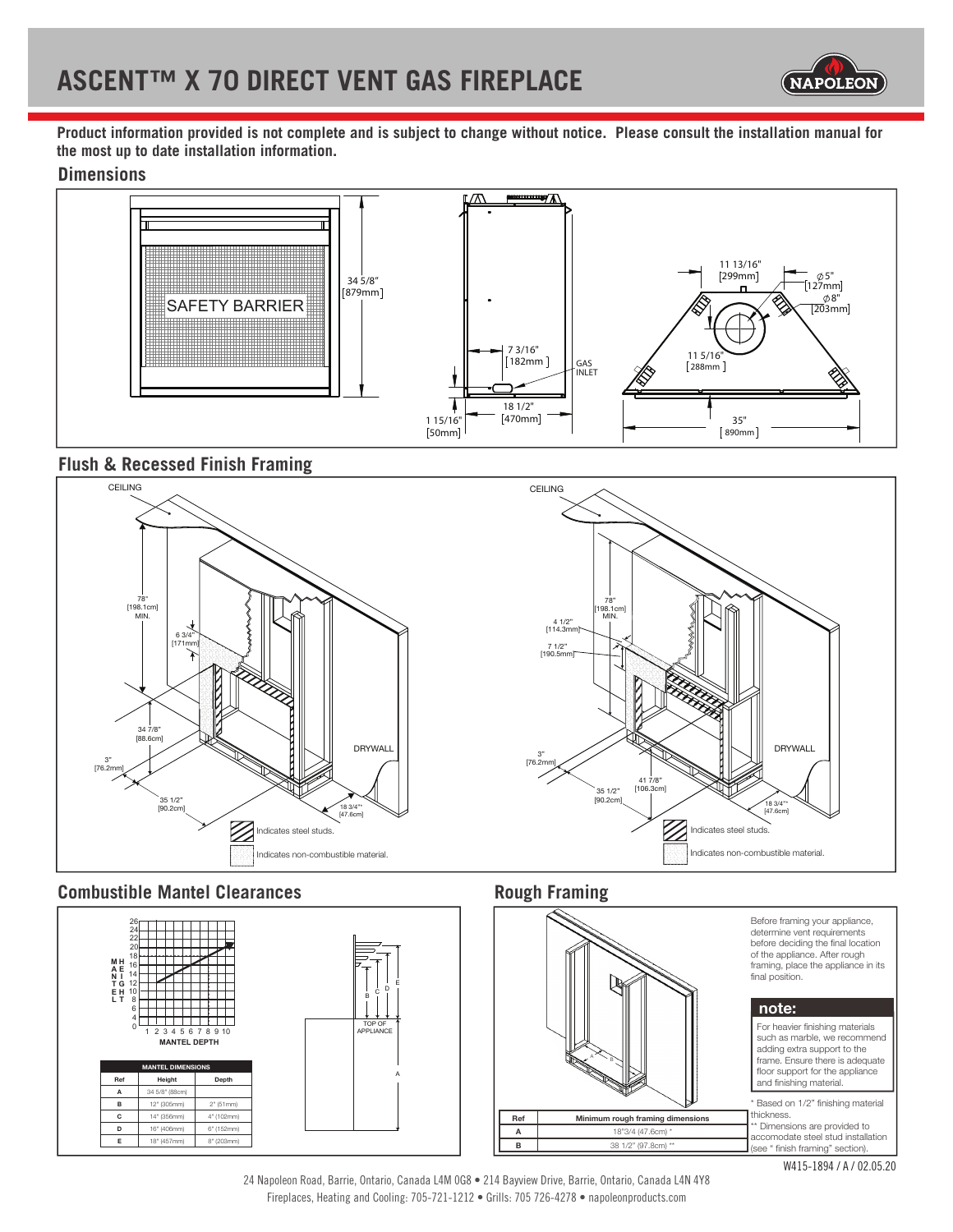# **FOYER À GAZ VENTILÉ DIRECTE ASCENT<sup>®</sup> X 70**



# **Spécifications**

| Modèle   | <b>BTU</b>  | Largeur |          | Hauteur |          | Profondeur |          | Dimensions de Vision |
|----------|-------------|---------|----------|---------|----------|------------|----------|----------------------|
|          |             | Réel    | Ossature | Réel    | Ossature | Réel       | Ossature |                      |
| $GX70-1$ | 35,000 (NG) | 35      | 35 1/2   | 34 5/8  | 34 7/8   | 18 1/2     | 18 3/4   | 23 11/16 x 30 11/16  |
| $GX70-1$ | 32,000 (P)  | 35      | 35 1/2   | 34 5/8  | 34 7/8   | 18 1/2     | 18 3/4   | 23 11/16 x 30 11/16  |

# **Façades Décoratives**



## **Dégagements Minimaux de l'Enceinte Combustibles**



# **Location de l'appareil**